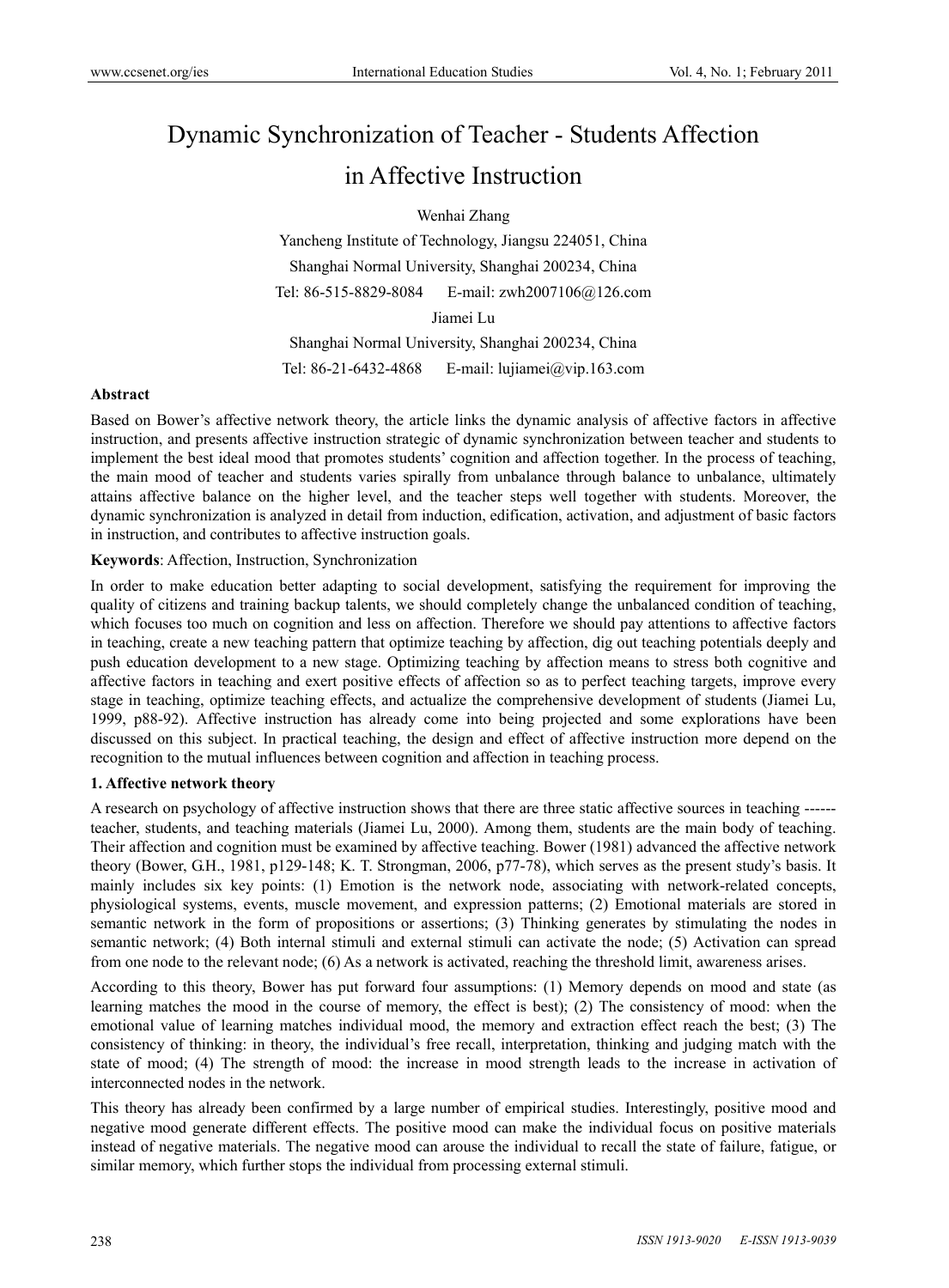Apparently, students' emotional tone, namely the mood, has a direct effect on learning, which in turn directly influences the teaching effect. In a sense, the key for affective instruction is to adjust and control students' emotion in teaching activities to insure students' emotion in the best state. In this way, affective teaching can drive students' cognitive activity and achieves better learning achievement.

## **2. Probe into the affective instruction mechanism**

From a static view, we know that there are three essential elements in teaching activity, namely teacher, students, and teaching materials (See the Figure 1). As a matter of fact, the three elements are also three basic sources for affective phenomena in teaching. As the teacher and students start to involve the teaching activity, focusing on teaching materials, these affective elements are activated. They flow back and forth between the teacher and students in the form of affective information. As a result, a dynamic network of affection exchange in teaching arises, making up a dynamic affective field.

In the dynamic affective field, there are three main affection communication loops, divided into nine tributaries. There exists a communication loop, that is, along with the cognitive information transfer in teaching, the circuit of teacher and students' basic affective state (Jiamei Lu, 2000, p11). We suppose that this circuit reflects the relation between teacher's dominant mood and students' mood in teaching, which holds an irreplaceable position in the whole affective field. However, the mutual effect of teacher-students mood is different from people's daily communication. Under the control of teaching aims, teaching happens at the stipulated time, place, and situation. Moreover, teaching is an ordered, with control, and aimed process of affective communication. Next, we will make an in-depth analysis of the characteristics of this circuit.

(1) Dynamic. In teaching, both teachers and students, as information processor, are emotion-loaded persons. They keep in exchanging internal or external cognitive and affective information input and output. Along with information exchange, their affection fluctuates around the dominant mood. Surely, the dynamic also tends to transfer from one state to another. The circuit of affective information exchange may happen between affective communication circuits, or interact with cognitive information circuit.

(2) Duality ------ teacher dominance VS students' subjectivity. The teacher is the organizer and guider of teaching activity. His or her dominance determines the position of teacher in the communication circuit. Meanwhile, the teacher, as a matured individual, can control the affection to a greater degree than students. In other words, in the communication process the teacher is more positive. He or she can control the communication process by many ways. Students, as the essential element in teaching activity, are also emotional. However, they are still at an immature stage. As teaching objects, they receive more stimuli in teaching, which can drive the formation and development of affection. Therefore, students, as the subjects in teaching, show their subjectivity in this communication process.

(3) Openness. Both teacher and students are in an open state in affection information communication. They are influenced by internal and external factors at the same time. First of all, the teacher is affected by the contents of teaching materials. Secondly, the teacher is under the influences of personal cognition and affective information flow. Also, the teacher is influenced by students' feedback information. Other information, such as noises and sights can also disturb the teacher's affective state. So do students.

We know that affective instruction aims at improving teaching by affection, driving cognition by affection, and perfecting both cognition and affection, finally achieving an ideal state of harmonious perfection of cognition and affection. In our opinion, as the teacher and students match in mood around teaching contents, in other words, as the two sides change at the same step, the whole information system reaches the best state. However, there is a conflict. Both the teacher and students fluctuate in mood. Then, how to achieve the match of their best moods?

#### **3. Dynamic synchronization of teacher-students affection**

In our opinion, in order to achieve the ideal state in a dynamic teaching stage, we must adopt the dynamic synchronization mode. It is a circular and ascending process from unbalance to balance, further from balance to unbalance, for teacher and students' affection. In this process, the teacher and students' cognition and affection can match with each other, stepping forward together according to the teaching program. In the following, from the four basic steps in affective instruction, namely induction, edification, activation, and adjustment, we examine this process in detail (Jiamei Lu, 2006, p55-60).

(1) Induction. In the process of teaching activity, the teacher instructs stipulated teaching contents by following certain process and order, at the stipulated time and place. However, a series of "stipulated" rules make teaching activity fail to match with students' needs at certain time. Even sometimes, students' maximum need may not the need for knowledge. As a result, teaching activity is not in accordance with students' need. Even if students have the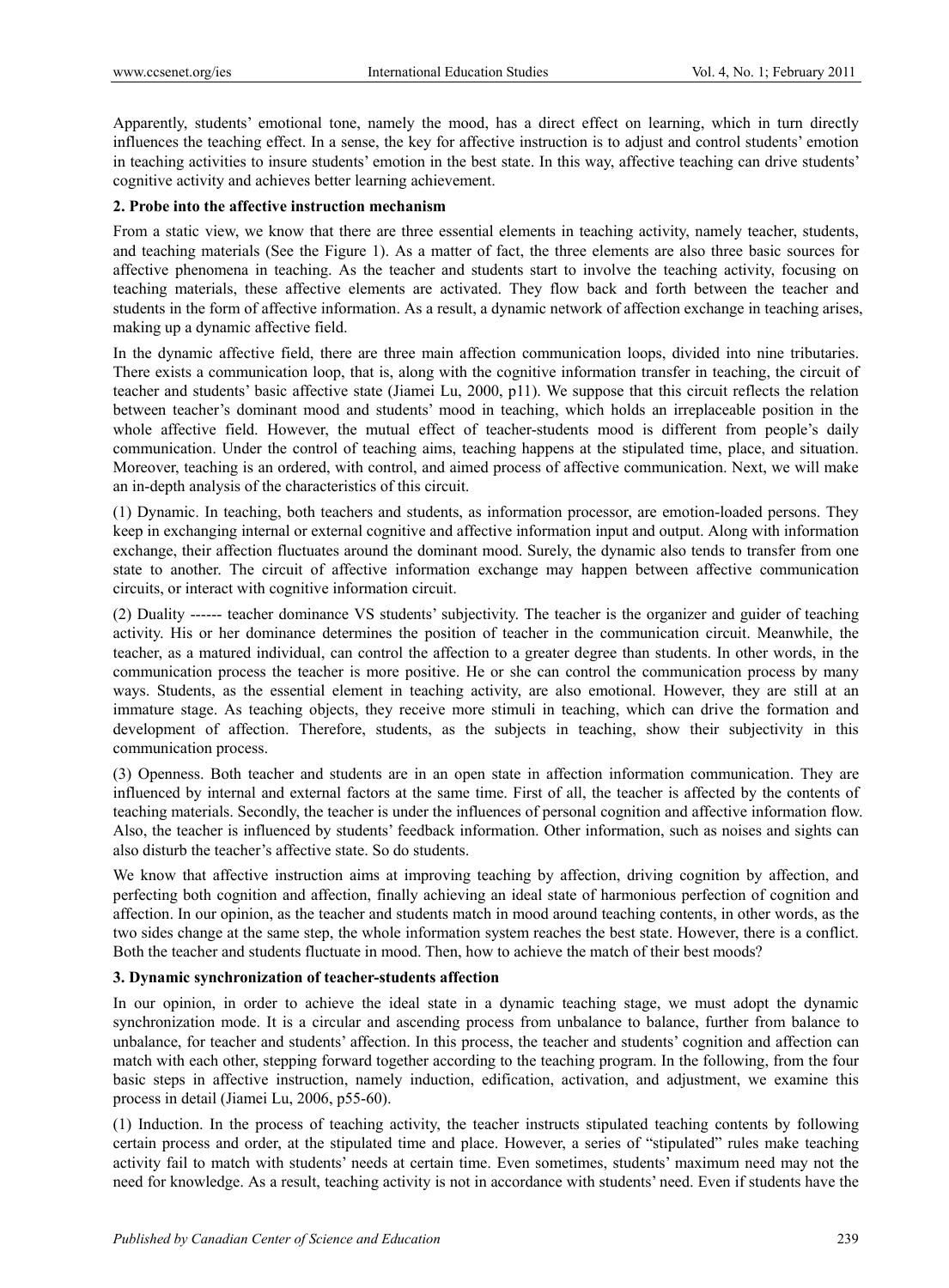need for knowledge, the particular contents of students' need may not be in accordance with specific teaching contents. Especially at the very beginning of teaching, the teacher has already reached the top level of mood when preparing for the class. In contrast, students may not reach the required state for learning due to diverse kinds of internal and external elements. At this moment, the teacher-students affection does not match with each other, staying at an unbalance state. Therefore, in the course of induction the teacher should guide or instruct students to focus on the subject of teaching, activating students' motives in learning. In this way, students can keep the same space with the teacher in mood, and a balance state arises for the first time.

(2) Edification. When teacher-students' affection is in match through gradual induction, the affective instruction passes into the edification step. At this step, the teacher can make best use of the nice balance state and dig out the affective factors in teaching materials, pushing forward the cognitive activity, cultivating students' high emotion and moral, developing their affective intelligence, and further promoting the harmonious state of three factors, including the teacher, students, and teaching materials.

(3) Activation. Along with the development of teaching, the enhancement of learning difficulty, and harder task, the initial learning drive is not enough to support later learning. That is, after the unfolding of induction and edification, teacher-students affective state shows unbalance again. However, the unbalance has a quality difference with the one in the course of induction. This time it reaches a higher level. During this period the teacher should give students a positive acceptance and encouragement, increase their confidence and competence, and activate them to study further. As a result, the mood of teacher and student reaches a new level, where teaching continues to develop in a harmonious tone.

(4) Adjustment. In teaching activity, students may face various affective experiences. The adjustment factor in affective instruction mode is to place students' affective state in pleasure all the time. In other words, students' dominating mood is in a pleasant and interesting state. The factor of adjustment is to help students' affection stay a study-favorable state in the whole learning process. It is the key factor for teacher-students affective synchronization. And the whole process of synchronization depends on the factor. Through many times of mutual adjustments, the teacher-students affection develops from unbalance through balance to unbalance, then reaches the balance at a higher level. The teacher-students affection keeps in achieving synchronization, stepping in the best affective state gradually, realizing the ideal harmonious pattern.

## **4. Implications of the dynamic synchronization of teacher-students affection**

## *4.1 Promote the realization of affective instruction goal*

Chinese scholar Jiamei Lu makes exploration from two aspects, the psychological theory of affective instruction and the students' affective development in teaching. He concludes three dimensions for the affective goals of class teaching: the degree of pleasant affection, the degree of edified affection, and the degree of harmonious affection (Jiamei Lu, 2007, p1453-1456; Jiaji Zhou, Haigen Gu & Jiamei Lu, 2002, p676-679).

Firstly, the synchronization of teacher-students affection can benefit the improvement of students' pleasant affection ------ students' interests in learning. As the guider of affective synchronization, the teacher can induct students' interests in learning by organizing learning materials, activating students' motives in learning, making students be involved in pleasant learning state. Also, the teacher can exert the influences on students, driving students into the better learning state. By making best use of mutual influences of teacher-students affection and students-students affection, the teacher can arrange excellent students to help other students step into the teacher-students affective matching state from an unbalance state. Secondly, once the teacher and students enter the affective matching stage, the teacher can use the synchronization to adjust students' learning state, motivate students properly, and maintain students' state at a better level. Integrating with teaching contents, students will possess more chances to experience and express affection, obtaining rich affective experiences. Finally, the dynamic synchronization of teacher-students affection can improve the teacher-students relations. Although in teaching process the teacher and students develop activities around teaching materials, the affective synchronic process is also a mutual communication process. In this process, students can feel the teacher's dedication. Meanwhile, by comparing with other students, they can improve abilities of distinguishing, understanding, and supervising of affection, and improve their ability of interpersonal communication.

## *4.2 Improve the overall teaching effect*

The process of affective synchronization needs the involvement of the teacher and students. It is an interactive process between the teacher and students. In this process, the teacher and students recombine the affections and deepen the mutual understanding. Here, the teacher is the provider of knowledge. And he or she is also the exchanger and sharer concerning the teaching subjects, opinions, thoughts, and affection. In contrast, students are